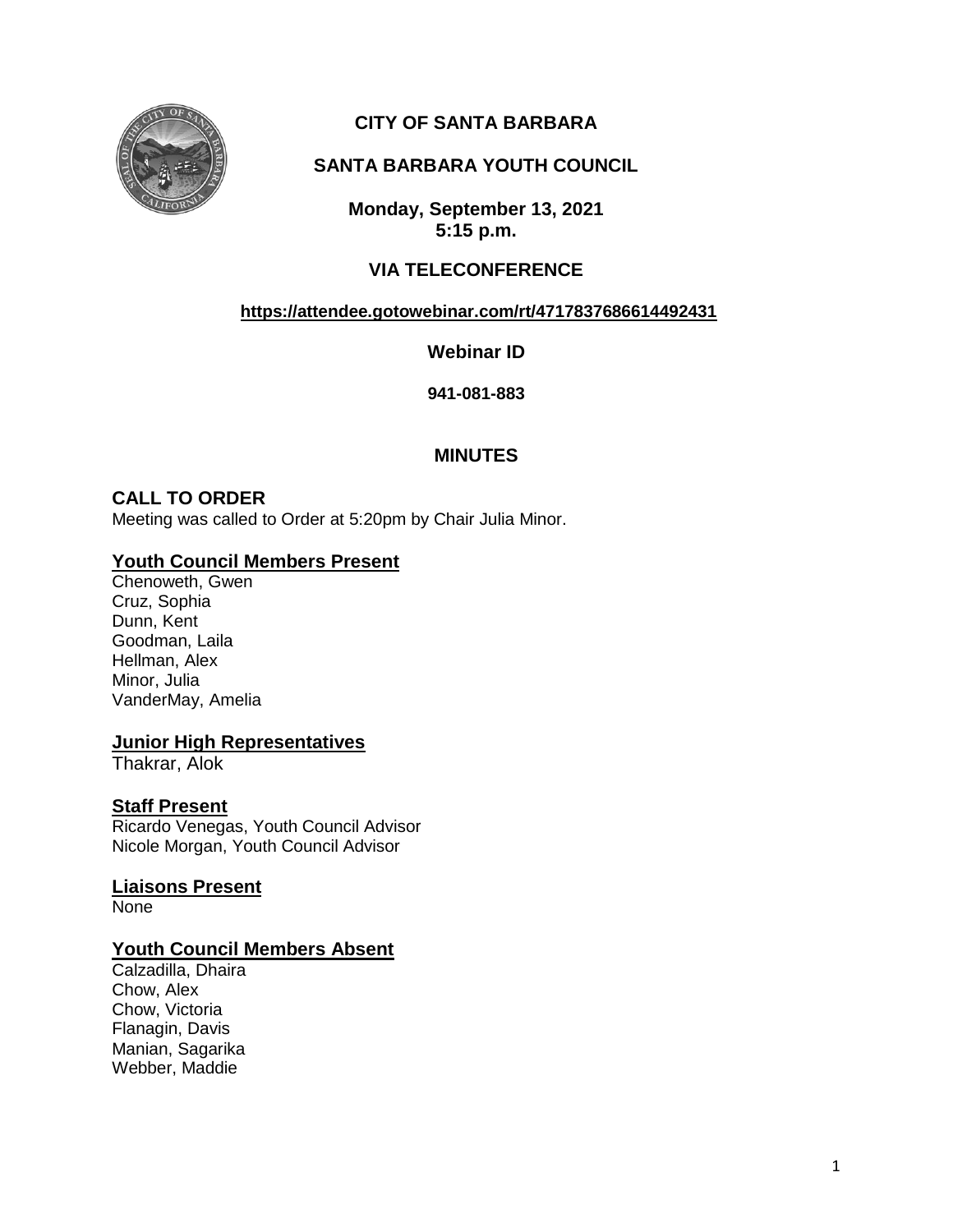### **PUBLIC COMMENT**

None

#### **COUNCIL AND STAFF COMMUNICATIONS**

#### **Ricardo Venegas, Youth Council Advisor**

- Upcoming events that need Youth Council Member support are the Car Seat Safety eventtaking place on Saturday, September 25, 2021.
- Upcoming partnership with Santa Barbara Police Activities League's Trunk or Treat Event.
- Youth Council Members to vote by email for a new Vice Chair
- Introduction to Nicole Morgan, Youth Council Advisor
- Youth Council Members to email Nicole Morgan with upcoming workshop ideas

#### **NEW BUSINESS**

#### **1. Subject: Approval of the Minutes – For Action (Attachment)**

Recommendation: That the Youth Council waive the reading and approve the minutes of the meeting held on Monday, June 21, 2021.

It was moved and seconded by Youth Council members Goodman and Hellman respectively, to approve the minutes for the meeting on Monday, June 21, 2021.

All in favor. Motion carried.

### **2. Subject: Youth Council Annual Advisory Recruitment and Youth Council Interviews – For Discussion and Action**

Recommendation: That Youth Council discuss and approve the schedule for Youth Council applicants.

It was moved and seconded by Youth Council members Goodman and Hellman respectively, to approve.

Members Chenoweth, Cruz, Goodman, Hellman, Minor, and VanderMay in favor. Motion carried.

### **3. Subject: Youth Council Master Calendar – Discussion and Action**

Recommendation: That Youth Council discuss proposed changes to the meeting schedule and take action to approve:

Youth Council members discussed options for holding activities and special events in a virtually type of setting given all the current Covid-19 restrictions. After much discussion, all members agreed to send in ideas and options via email to Chair Minor. No action taken